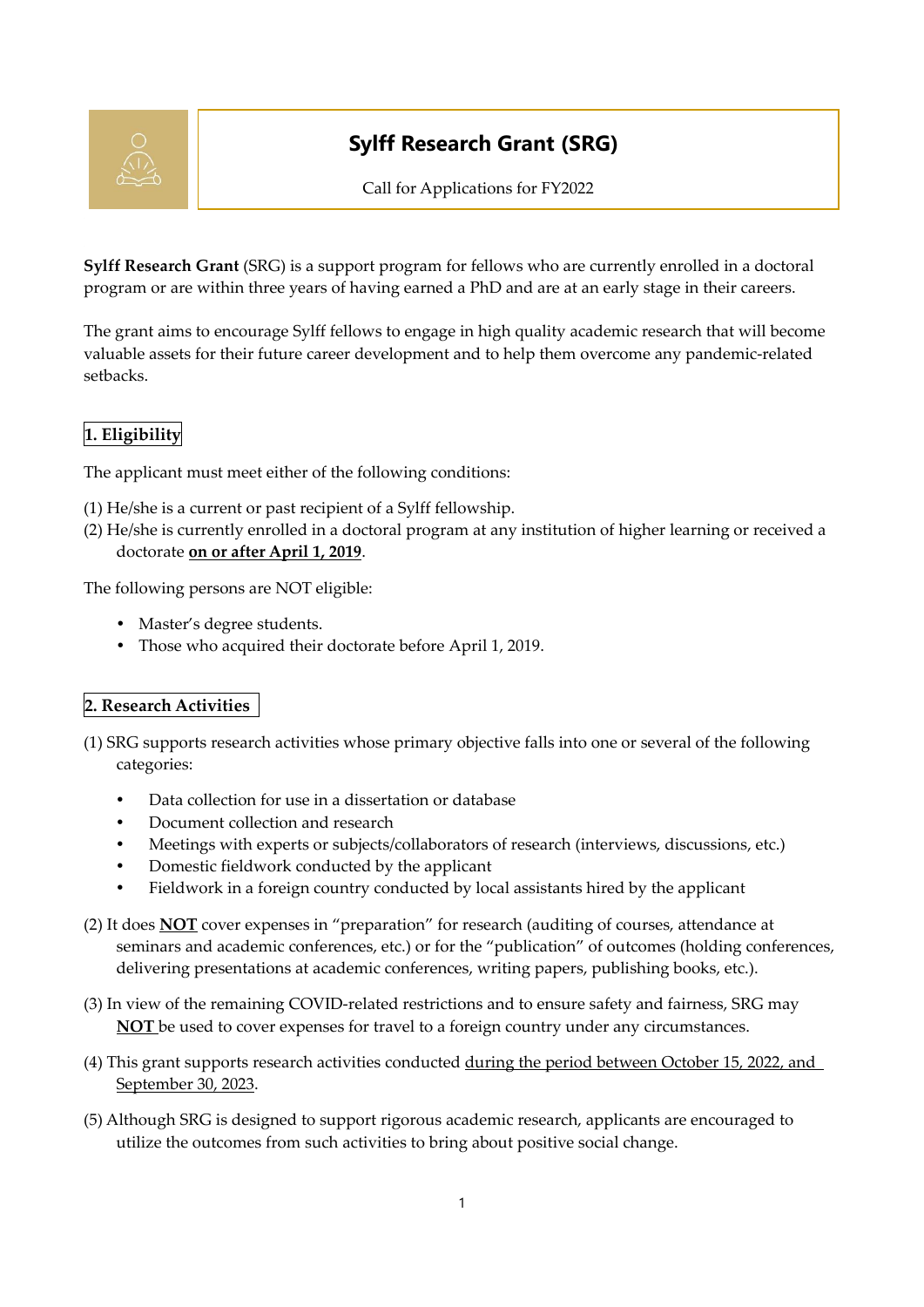# **3**.**Award**

An award of **up to US\$5,000** is provided per successful applicant.

- (1) Eligible expenses:
	- ➢ Category (A): Travel expenses
		- Domestic transportation and accommodation expenses for the applicant
		- Transportation and accommodation expenses for locally hired research assistant(s)
	- ➢ Category (B): Personnel costs
		- Honoraria paid to research assistant(s) in the country of research
		- Honoraria paid to expert(s)
		- ➢ Category (C): Outsourcing fees
			- Outsourcing costs for *professional* data collection conducted on a large-scale or in foreign countries and requiring technical skills the applicant may not possess or for statistical data analysis/calculation requiring the use of sophisticated software that the applicant may not have the capacity to use.

※In the case of the above, applicants should specify the professional entity to which they wish to outsource these tasks and the reasons why outsourcing is necessary. The Sylff Association secretariat retains the right to reject any requests it deems inappropriate.

- ➢ Category (D): Research material costs
	- Access to archives, databases, corpora, and other information sources (no more than for one year in case of license subscriptions)
	- Purchase of documents and books (no more than 10% of the total budget)
- $\triangleright$  Category (E): Equipment rental fees
	- Rental and leasing costs for research equipment to be used specifically for the proposed research period
- ➢ Category (F): Miscellaneous expenses
	- Photocopy costs (no more than 5% of the total budget)
	- Communication costs for online interview(s) (paid accounts/memberships, wi-fi, etc.)

(2) The following expenses may not be paid for with an SRG award:

- Honoraria and per diem payments for the applicant himself/herself
- Book publication fees
- Database construction and online resource development
- Proofreading and translation fees to publish papers and books
- Purchase of equipment and consumables
- Participation fees for academic conferences and academic societies
- Fees for the auditing of courses and seminars

# **4. Application**

Applications should be completed in English.

In principle, applications must be submitted via the online system, which can be accessed only during the application period. Please be sure to submit all required information by the respective deadlines, which are indicated in Japan Standard Time (JST). Applications sent by email or those that are either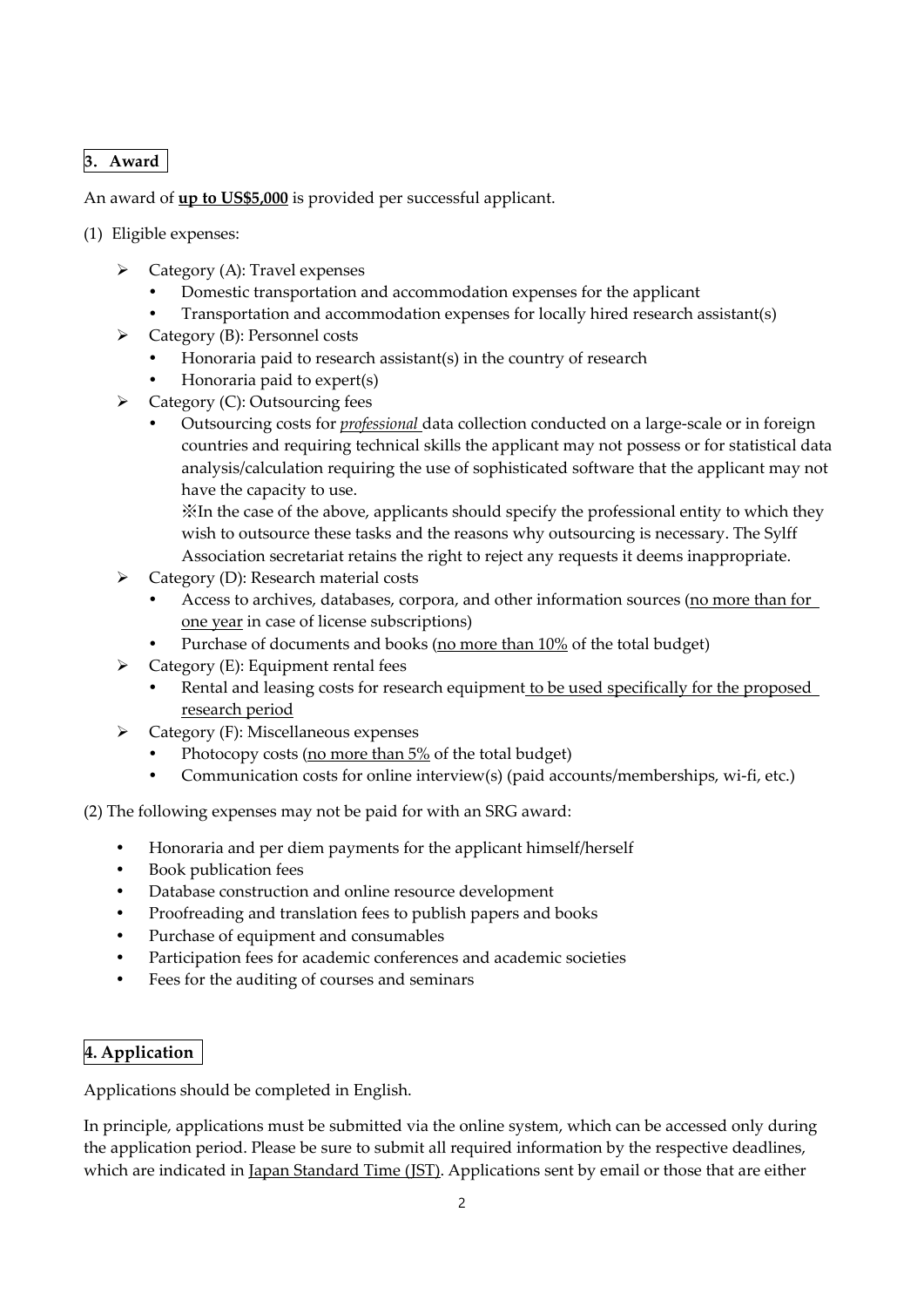incomplete or late will not be considered. All applicants are required to read "5. Screening and Evaluation Criteria" carefully prior to submitting their applications.

There are **two steps** in completing the application process.

#### **FIRST STEP: Preliminary registration**

The first step is preliminary registration. The applicant should provide the following basic information about himself/herself via the online form between **June 1, 2022, and June 30, 2022, 11:59 p.m. JST**.

[Required Information]

- ✓ Applicant's name (first name, family name)
- $\checkmark$  Regularly used email address
- ✓ Name of applicant's home Sylff institution
- $\checkmark$  The first year of applicant's Sylff fellowship period
- ✓ Applicant's status (A. enrolled in a doctoral program; B. received doctoral degree within past 3 years)
- $\checkmark$  If B, date the degree was conferred
- Applicant's current affiliation and title

## **SECOND STEP: Application submission**

After screening the basic information provided in the first step, eligible applicants will be informed of a web link enabling them to proceed to the second step to submit their formal applications via an electronic application system.

The system will be open from **mid-July 2022 to August 19, 2022, 11:59 p.m. JST**

[Applicants Must Submit the Following]

- (1) Research proposal (prescribed form containing the following information)
	- ✓ Research orientation category: "academic contribution" or "social contribution"
	- $\checkmark$  Title of research project (max. 30 words)
	- ✓ Total research period (must be between October 15, 2022, and September 30, 2023)
	- $\checkmark$  Research questions and research objectives (max. 100 words)

Applicants are required to state:

- Key scientific question(s) to be addressed, along with relevant context
- Significance of the proposed research and its position in the relevant field
- $\checkmark$  Research plan and implementation period

| Category                         | Research plan<br>(max. 100 words per category) | Implementation<br>period (MM/YYYY) |
|----------------------------------|------------------------------------------------|------------------------------------|
| (1) Documentary research         |                                                |                                    |
| (2) Data collection and analysis |                                                |                                    |
| (3) Fieldwork                    |                                                |                                    |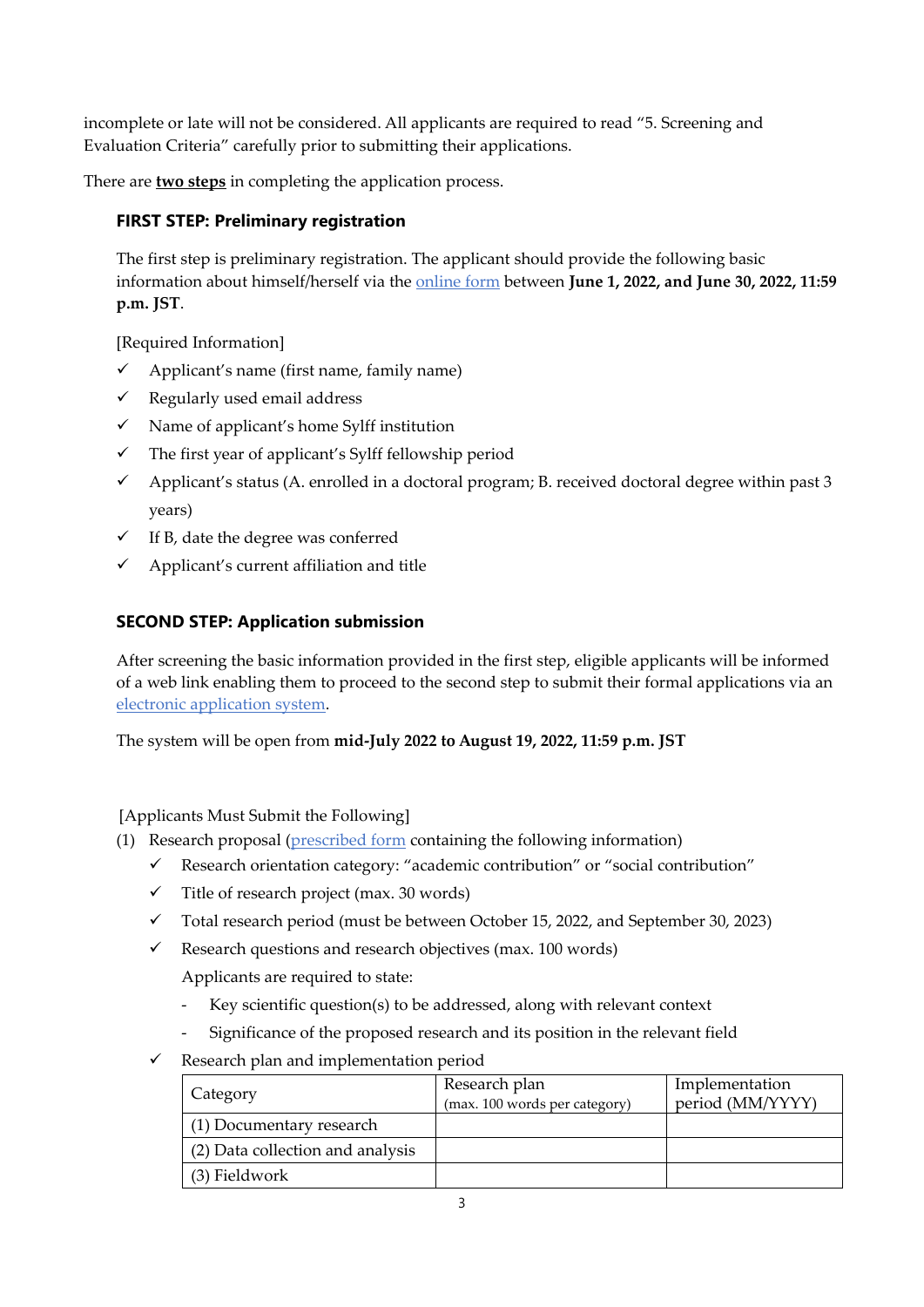| (4) Online activities |  |
|-----------------------|--|
| $(5)$ C<br>Others     |  |

 $\checkmark$  Expected research outcomes (max. 100 words)

Applicants should state the expected research results and outputs in line with the research objective and research plan.

- $\checkmark$  Social engagement activities or nonacademic achievements, if any (max. 100 words) Please describe applicant's involvement in social engagement activities or nonacademic achievements related to his/her field of specialization.
- (2) Proposed budget (prescribed form)
- (3) A letter of recommendation from an academic authority with a good understanding of applicant's research proposal (academic supervisor, expert, etc.) (prescribed form) The letter should be scanned and submitted in PDF or JPEG format. It should have a digital or

physical signature of the recommender and refer to the significance of the applicant's

research project. References other than the above will not be relevant to the evaluation.

## **5**.**Screening and Evaluation Criteria**

The Sylff Association secretariat will first screen applicant's eligibility following preliminary registration. Only those who are eligible for the program will be invited to submit their formal applications.

Applications will be evaluated based on the following criteria:

- Applications and all required information are provided by the deadline.
- Applications are completed in the requested format.
- Applications adhere to the word limit.
- Application questions are answered in a logical, reasonable manner.
- Applications are written in a manner that can be understood by nonspecialists.
- The proposal is intended to address clear research questions.
- The research objective is stated clearly and logically.
- The research plan is feasible.
- The proposed research has academic and/or social significance.
- The proposed budget is appropriate and in accordance with the research plan.
- The applicant is socially engaged and has leadership potential.

The Sylff Association secretariat will not consider applications if they are:

- Turned in late
- Not accompanied by required documents
- Raise ethical concerns (use of slurs or other inappropriate expressions)

#### **6**.**Schedule**

- Announcement of the Call for Applications: June 1, 2022
- Preliminary registration: June 1, 2022 June 30, 2022, 11:59 p.m. JST
- Eligibility notification: mid-July 2022